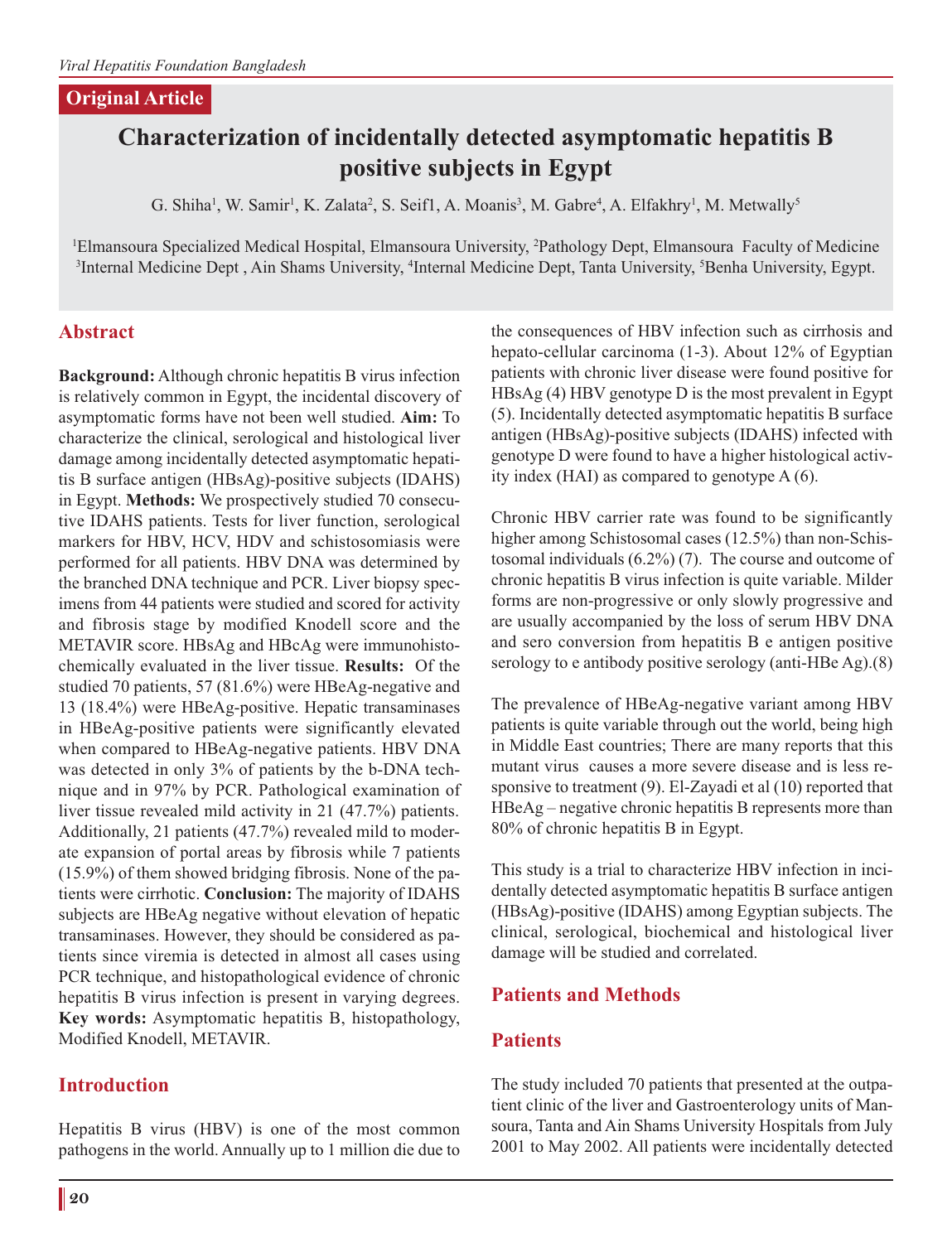asymptomatic hepatitis B surface antigen (HBsAg) positive subjects (IDAHS) for at least 6 months. They were diagnosed during blood donation or during blood analysis before traveling abroad for work as having hepatitis B. All patients were subjected to thorough history taking stressing information about the possible routes of transmissions of HBV. Patients were excluded if they had one of the following: concomitant hepatitis C or any liver disease other than HBV,HDV, and schistosomiasis as well severe renal, hepatic, heart disease or malignancy.

### **Methods**

1- Biochemical liver function tests including serum bilirubin, ALT, AST, prothrombin time and albumin, as well complete blood picture were done. Serological testing for HBV markers (HBsAg, anti-HBs, HBeAg, anti-HBe, anti-HBc IgM and total anti-HBc), HCV and HDV markers (IgM and IgG) were determined by enzyme-linked immunosorbent assay (ELISA) (Abbot laboratory, Chicago, IL). Serological test for schistosomiasis was done by using the indirect hemagglutination assay (IHA) (11).

2- Testing for HBV DNA by the branched DNA technique and polymerase chain reaction (PCR) from pre-s/s and prec/c regions were done for all patients (12).

3- Abdominal ultrasound.

4- Percutanious liver biopsy was performed for 44 patients using true cut liver biopsy (14 G, internal diameter 1.6 mm).

# **Pathology and Immunohistochemistry procedure for HBsAg and HBcAg**

Pathological processing for liver biopsy specimens was as follows; 4ų sections were prepared from paraffin blocks and stained for Hematoxylin & Eosin stain, Masson trichrom, Reticulin, PAS and PAS-diastase stains. Fibrosis and necroinflammatory changes were assessed and scored synchronously by modified Knodell score (Ishak score13) and METAVIR score.(14 & 15) HBsAg and HBcAg immunohistochemistry were applied routinely to all liver biopsy specimens. Monoclonal antibodies to HBsAg and polyclonal antibody for HBcAg were applied (Zymed, South San Francisco, CA).

# **Statistical analysis**

Statistical analysis was done by using SPSS statistical package for social science programs version 10,1999 . The data were parametric by using Kolmogrov- Smirnov test. The qualitative data were presented in the form of number and percentage. Chi-square with Ya test correction was used. The quantitative data was presented in the form of mean, standard deviation and range. Student t test was used for comparison of two groups. Pearson correlation coefficient was used to study correlation between variables. Significance was considered when p less than 0.05.

#### **Results**

The 70 asymptomatic chronic HBV patients included in the study were 66 males and 4 females with mean age (31.47+/- 7.81). Regarding the possible risk factors for HBV infection transmission, dentist consultation was recorded in 92.9%, schistosomiasis in 15.7%, and previous operation in 14.3% of patients. There was no history of drug abuse, blood transfusion or alcohol intake.

### **Biochemical and hematological results**

Normal levels of hepatic transaminases were found in 97 % of cases. Two patients had elevated liver enzymes who were also HBeAg-positive and one of them had antibodies against HDV. The liver function tests and hematological parameters are shown in Table 1.

# **Serological markers**

All studied 70 patients were positive for HBsAg, all were positive for anti –HbcIgG and AntiHBe whereas anti-HBcIgM was negative in all patients. Thirteen patients (18.4%) were positive for HBeAg while 57 (81.6%) were negative for HBeAg. Anti-HBs was identified in 7.1% of patients, also, anti-HDV IgG was seen in only three patients (4.3%) (Fig.1). Only eleven patients (15.7%) were positive for schistosomiasis by the IHA test. The differences in liver function tests and haematological profile between HBeAgpositive and HBeAg-negative patients are shown in Table 2. There were significantly elevated ALT and AST levels in HBeAg-positive patients in comparison to the HBeAgnegative patients (P <0.001).

#### **Molecular biological techniques for detection of HBV DNA**

The b-DNA technique detected HBV DNA in only 3 % of patients who were also HBeAg-positive. On the other hand, the use of PCR for detection of HBV DNA by both the pres/s or the pre-c/c technique was highly sensitive and were identical to each other. Using PCR based assays, HBV DNA was detected in most patients (68) with anti-HBe  $(97.1\%)$ .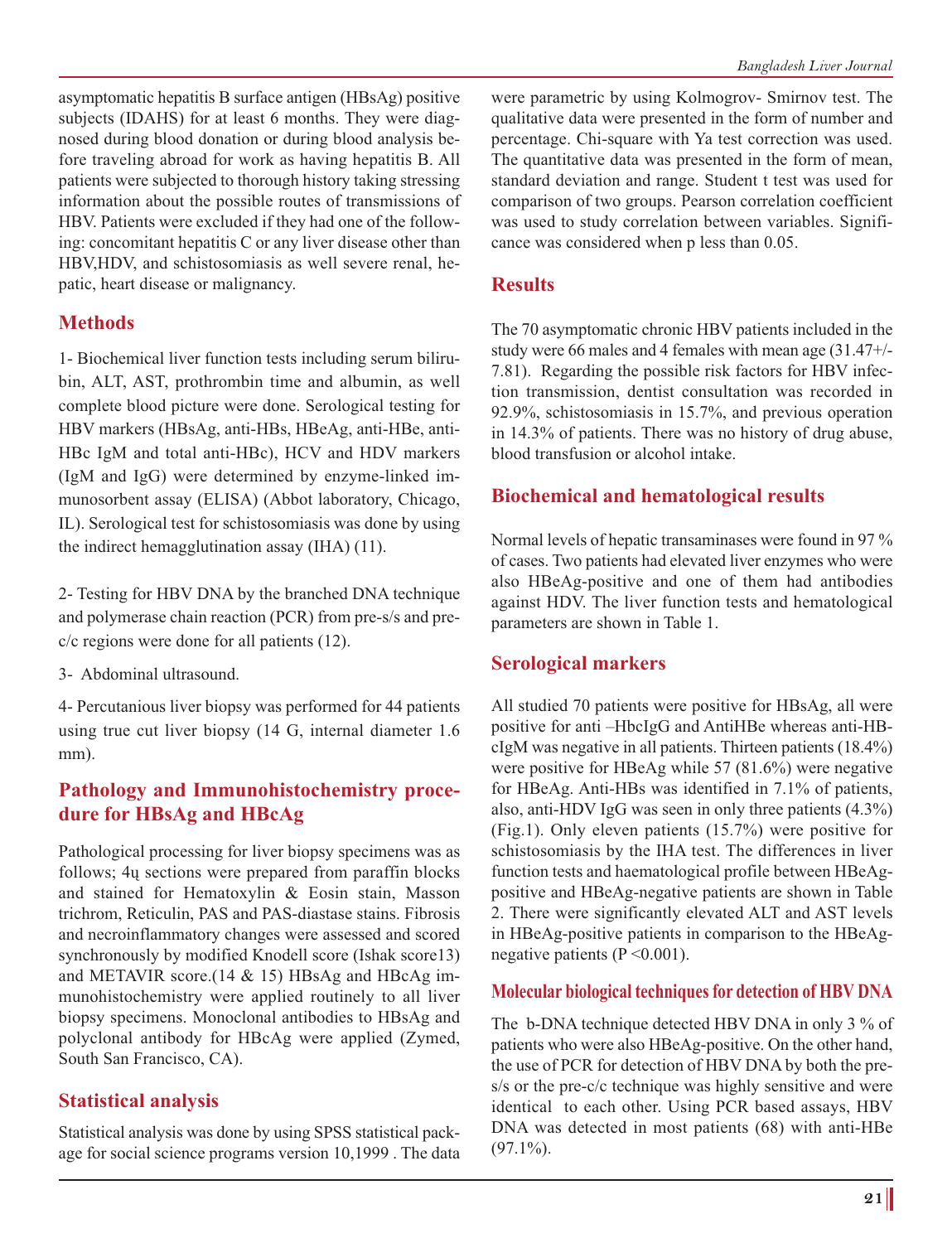# **Pathology**

#### **Different pathological parameters are listed in Table 3. Mild and moderate capillarization of sinusoids was observed in 11 (27%) of the patients.**

Regarding necroinflammatory injury, 21 (47.7%) of patients revealed mild activity, with score range (4-8), and 4 patients (10.1%) revealed moderate activity with score 9. On the other hand, 19 (43.2%) of biopsed patients revealed no or minimal activity by Ishak score. By METAVIR score 27 patients (61.4%) revealed different grades of activity.

#### **Steatosis was identified in 11 out of the 44 biopsed patients (25%) with only one patient showing massive steatosis and most of them exhibit mild steatosis (Fig. 2).**

Pertaining to fibrosis stage, 21 patients (47.7%) revealed mild to moderate expansion of portal areas while 7 patients  $(15.9\%)$  of them showed bridging fibrosis. Sixteen  $(36\%)$ of patients revealed no evidence of fibrosis and no patient was cirrhotic (Table 3).

In comparing HBeAg positive and HbeAg negative patients, no statistical difference was identified between the two groups when analyzing the necroinflammatory injury or fibrosis stage, both by applying Ishak and METAVIR scoring systems (Table 4). There was 100% concordance between the two scoring systems regarding the fibrosis stage, however, there was no such concordance in evaluation of necroinflammatory activity. By METAVIR, there is higher estimation of degree of necroinflammation.

Ground glass hepatocytes were mostly observed in clusters, in between uninvolved hepatocytes, without acinar zone distribution. Less commonly ground glass hepatocytes were seen singly scattered. Clustering of hepatocytes was associated with lack of significant necroinflammatory injury. The percent of involved hepatocytes ranged from <5% - >75% of hepatocytes.

Considering the correlation between pathological parameters and laboratory findings, the significant correlations were between ALT, and modified HAI, fibrosis stage by Ishak and with fibrosis stage by METAVIR (Table 5). Moreover, there was a significant correlation between ALT and each of the individual parameters of necroinflammation in liver biopsy: PMN, portal inflammation, and focal parenchymal necrosis. Platelet number was inversely correlated with HAI, and fibrosis stage, however, this was lacking statistical significance.

### **Immunohistochemical staining for HBsAg & HBcAg**

HBcAg was positive in 12 (27.2%) of biopsed cases. The HBcAg was mainly found to be cytoplasmic with less evident nuclear reaction (<10% of hepatocytes). However, predominant nuclear reaction was identified in 5 cases. The latter pattern was associated with necroinflammatory activity. Eight (21.1%) of the 38 HBeAg-negative patients revealed positive tissue HBcAg by immunohistochemistry. Only four out of the six patients HBeAg- positive were positive for HBcAg in liver biopsy, while the other two patients (33.3%) were negative (Table 4). HBsAg, was positive in all 44 cases, cytoplasmic mostly in clusters of hepatocytes, and less commonly singly scattered (Fig. 2). Membranous staining HBsAg was uncommon and was seen either alone or in conjunction with the cytoplasmic pattern associated with nuclear HBcAg reaction (Fig. 3).

Only two patients out of the biopsed 44 individuals demonstrated bilharzial granuloma in the liver tissue. The 42 other biopsy specimens revealed no pathologic evidence of bilharzial affection.

### **Discussion**

This current study showed that 81.6% of our patients were HBeAg negative which is very similar to El-Zayadi et al (10) who found that more than 80% of chronic hepatitis B cases were HBeAg negative . This high occurrence of HBeAg negative chronic HBV infection is comparable to other studies reported in Middle East and Mediterranean countries (5, 15, 16, 17). However, this is different from the results reported from France (22%) (18) and the US (54%) (19). The frequency of HBeAg-positivity in our study was 18.4%, which is comparable to the data reported in subsharan Africa  $(20.5\%)$   $(20)$  and Iran  $(12\%)$   $(16)$  but lower than the 40% prevalence reported in the far east (21). The geographic variation of HBeAg negative chronic hepatitis B has a direct relation to the genotype distribution. Saudy et al (5) had reported that HBeAg disappears early in patients with HBV genotype D, which is the predominant genotype in Egypt, because of early stop codon mutation. The high prevalence of dentistry contact (93%) in our patients may direct our attention for further studies aiming at disclosure of the possible role of dentistry clinics in HBV transmission. The low figure of schistosomal positivity, 15.7%, may reflect the lack of significant epidemiological association or possibility of being risk factor. This is in contrast to Madwar et al (22) who found that minotransferas contributes significantly in increased HBV infection. In our study, hepatic transaminases levels were found to be normal in 97 % of the asymptomatic chronic HBV patients.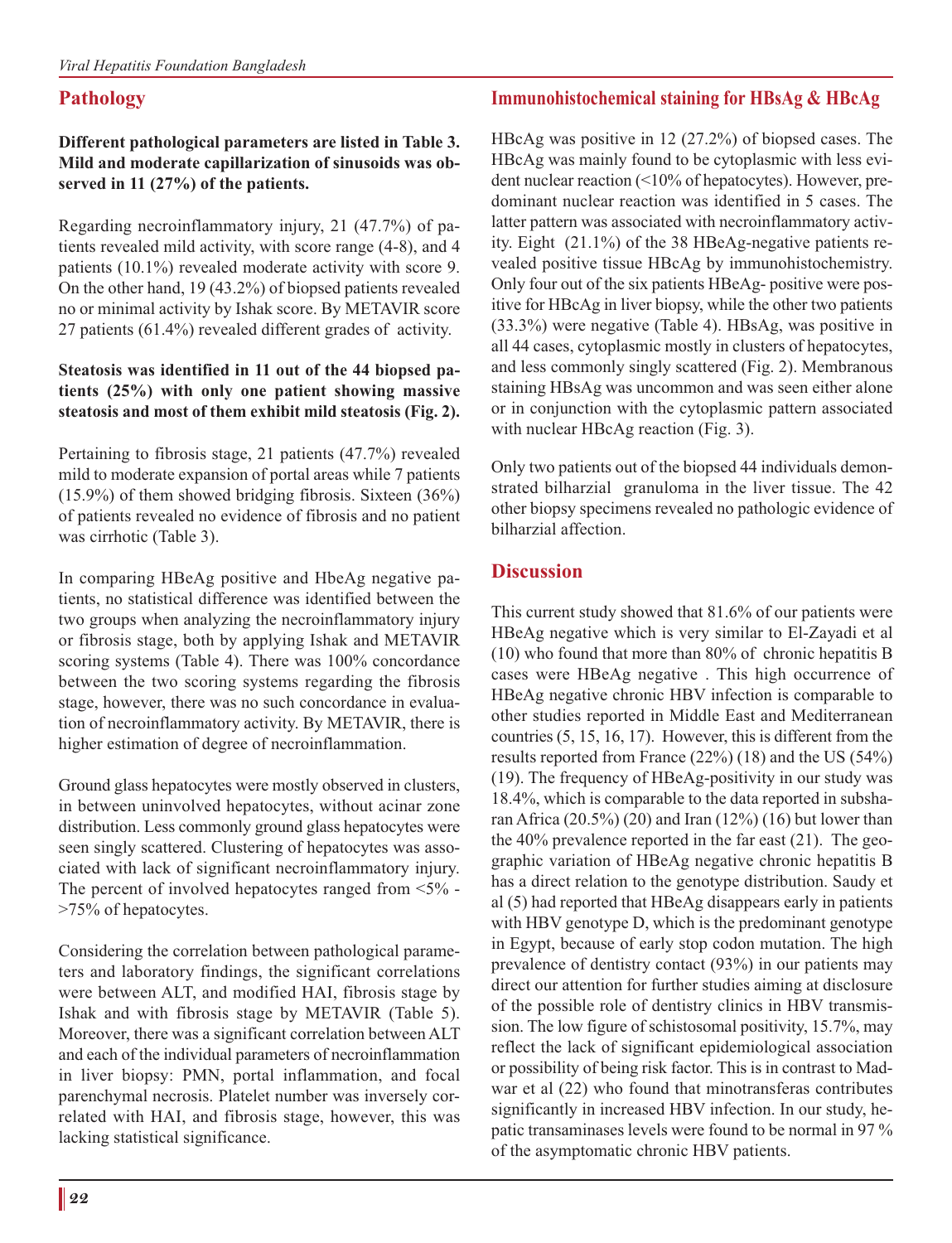In the current study, only  $3\%$  of our patients were +ve HBV DNA in serum using b-DNA technique, however, using PCR pre-s/s or pre-c/c DNA was +ve in 97% which proves the higher sensitivity of detection by the latter technique. This in agreement with Lindh et al, (23) and Kessler et al, (24) who found that using PCR assays, the majority of patients with chronic HBV infection, including those who are hepatitis B e antibody positive have detectable HBV DNA. We found coincidence of HBsAg and anti-HBs in 7% of patients. The protective anti-HBs antibody is directed against the (a) determinant of HBsAg. In most instances of coincident HBsAg and anti-HBs, the antibodies are directed against one of the determinants other than the (a) determinant and are unable to neutralize the circulating virions (25). Coexistence of HBsAg and anti-HBs has been reported in 24% of HBsAg-positive individuals in Iran (26). In the present study 4.2% of asymptomatic chronic HBV infections have coexistent hepatitis delta virus antibodies. Positive anti-HD was reported in 8.3%(27) and in 10.5% (5) of otherwise healthy Egyptians positive for HbsAg.

Presence of early stages of fibrosis in 21 (47.7%) of the biopsed 44 IDAHS patients and even, presence of bridging fibrosis in 7 (15.9%) of them may reflect the importance of liver biopsy in assessment of such patients irrespective of serology or enzyme profile. Absence of cirrhosis in any of all biopsed 44 IDAHS patients, and even complete absence of fibrosis in 36% of the patients may reflect the relative favorable behavior of such individuals. In addition, presence of significant necroinflammatory (HAI 4-9) in >50% of biopsed patients is in contrast to Martinot-Peignoux et al (28) and Ben Rejeb et al (29) who reported minimal activity in such hepatitis B patients with normal enzymes. However in agreement with Thakur et al (6) who found that genotype D is associated with more severe liver disease. Presence of significant correlation between ALT, HAI and fibrosis may help in follow up of those patients. This is in agreement with Yalcin et al (30) who reported that monitoring of ALT is of value in assessing hepatocellular damage in patients with chronic hepatitis B virus infection. They also, suggested that HBeAg-negative patients with elevated ALT levels and some with normal ALT levels should be considered highly infectious in the course of chronic HBV infection. Lack of significant difference between HBeAg positive and HBeAg negative patients groups in regard to the necroinflammatory injury or fibrosis stage is in agreement with Yalcin et al (30). In the present work, 21.1%of patients with negative serum HBeAg, demonstrated HBcAg in liver tissue by immunohistochemistry. On the

other hand 33.3% of patients with positive serum HBeAg were found to be negative for HBcAg in liver tissue by immunohistochemistry. This may indicate that serum HBeAg status does not reflect the active replication of hepatitis B virus in liver tissue, and routine staining for HBsAg and HBcAg in chronic hepatitis B patients is valuable in reflecting hepatitis B pathology. In agreement with Chu and Liaw (31) membranous staining of HBsAg on the hepatocyte was seen associated with nuclear HBcAg reaction and thus can be recognized as a sensitive and specific marker of active hepatitis B virus replication. Predominant nuclear reaction of HBcAg pattern was associating necroinflammatory activity that reflect viral replication as it was reported by Chu et al (32) This is in contrary with Sharma et al (33) who found no significant correlation between the pattern of HBsAg or HBcAg expression and HAI score. The mechanism of intrahepatic shift of HBcAg from the nucleus to the cytoplasm and the decreased levels of minotra in this phase may be, at least in part, secondary to liver damage and regeneration.(34)

We found steatosis in our patients was found in 11 patients (25%). The steatosis was mostly mild, comparable to that of Czaja et al (35) who identified fat deposition in 22% of chronic hepatitis B, however, lower than findings reported by Malhotra et al (36) who found steatosis in 66.6% of chronic hepatitis B patients in comparison to 70% of HCV patients. Shah et al (37) found no steatosis in any of studied 34 chronic hepatitis B patients.

#### **Conclusions**

We conclude that IDAHS subjects had positive HBV DNA with varying histopathological activity and fibrosis. Those subjects practically considered as patients, with predominance of HBeAg-negative pattern.

For complete diagnosis and proper selection for treatment; PCR for HBV DNA, together with routine immunohistochemical staining for HBsAg and HBcAg should be done and interpreted in the light of biochemical and serological results.

#### **References**

- 1. Mehdi SR, Pophali A, Al-Abdul Rahim KA. Prevalence of hepatitis B and C and blood doners. Saudia Med J 2000; 21(10):942-4.
- 2. El-Zayadi Ar, Badran HM, Barakat EM, et al. Hepatocellular carcinoma in Egypt: a single center study over a decade. World J Gastroenterol 2005; 7;11(33):5193-8.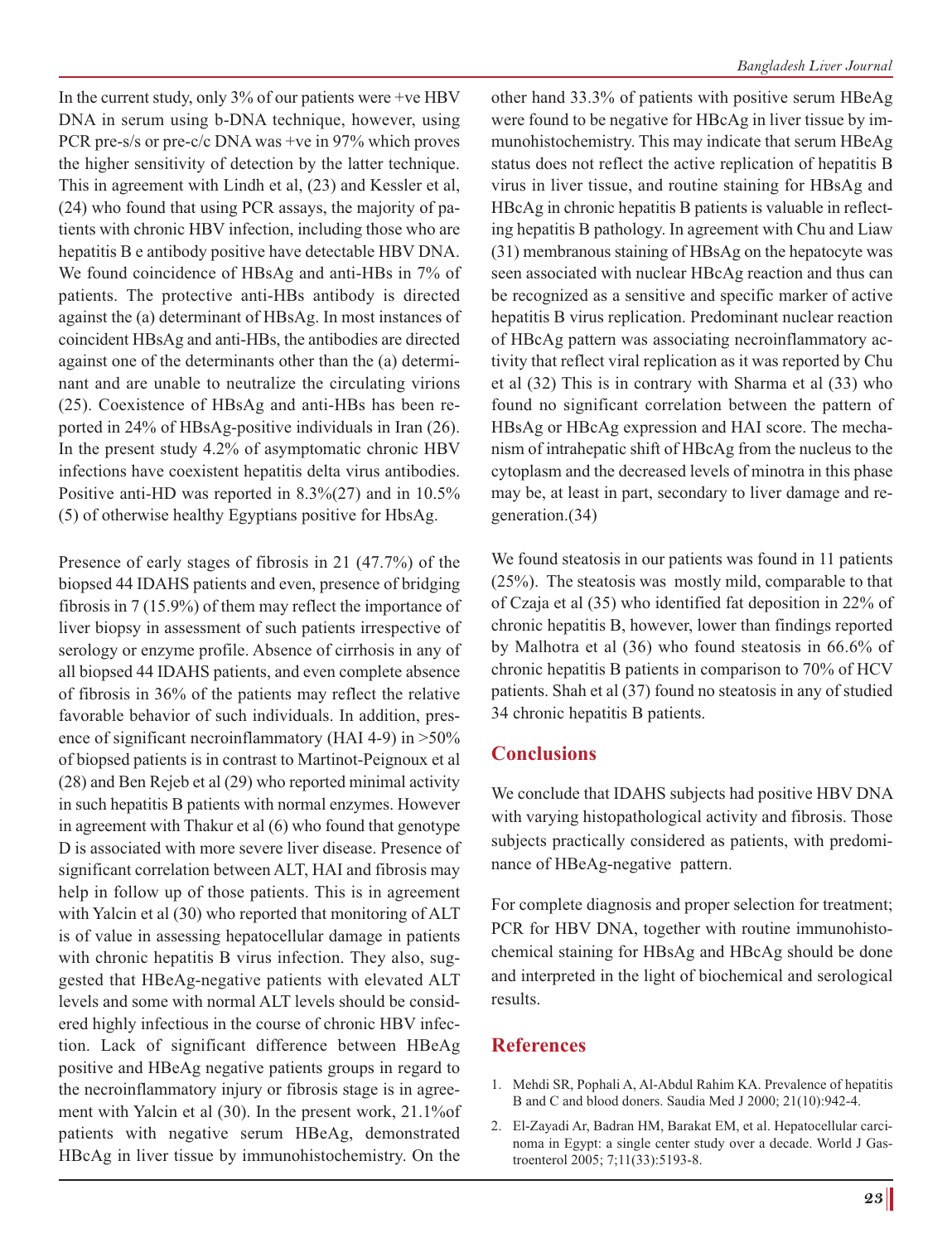- 3. Mast EE, Alter MJ, Margolis HS. Strategies to prevent and control hepatitis B and C virus infections: a global perspective. Vaccine 1999; 17:1730.
- 4. Halim AB, Garry RF, Dash S, Gerber MA. Effect of \_minotransferas and hepatitis on liver disease. Am J Trop Med Hyg 1999; 60(6):915-20.
- 5. Saudy N, Sugauchi F, Tanaka Y, et al. Genotypes and phylogenetic characterization of hepatitis B and delta viruses in Egypt. J Med Virol 2003; 70 (4):529-36.
- 6. Thakur V, Guptan RC, Kazim SN, et al. Profile, spectrum and significance of HBV genotypes in chronic liver disease patients in the Indian subcontinent. J Gastroenterol Hepatol 2002; 17(2):113-5.
- 7. Darwish MA, Shaker M, Raslan O, Raouf TA. Hepatitis B & D viral infections among schistosomal patients in Egypt. J Med Virol 2003; 70(4):529-36.
- 8. Kreutz C. Molecular, immunological and clinical properties of mutated hepatitis B viruses. J cell Mol Med 2002; 6 (1):113-143.
- 9. Borg F, kate FJW, Cuypers HTM, et al. Relation between laboratory test results and histological hepatitis activity in individuals positive for hepatitis B surface antigen and antibodies to hepatitis B e antigen. Lancet 1998; 351: 1914-8.
- 10. El- Zayadi A, , Sober M, Lavanchy D et al. High frequency of HbeAg-minus chronic HbsAg-positive liver disease in Egypt. International Hepatology communication. 1995; 3: 178-183.
- 11. Gui M, Idris M, Shi Y, et al: Reactivity of \_minotransf Japonicum and S. Mansoni in indirect haemaglutinin (IHA) with sera of patients with homologous and hetrologous \_minotransferas. Ann Trop Med Parasitol 1991;85: 599-604.
- 12. Shih JW, Cheung L, Alter HJ, et al. Starin analysis of hepatitis B virus on the basis of restriction of endonuclease analysis of polymerase chain reaction products. J Microbiol 1991, 29 (8): 1640 – 1644.
- 13. Ishak K, Baptista A, Bianchi L, et al., Histological grading and staging of chronic hepatitis. J Hepatol 1995; 22: 696 – 699.
- 14. Bedossa P, Callard P, Degott C, et al. Intraobserver and interobserver variations in liver biopsy interpretations in patients with chronic hepatitis C. Hepatology 1994; 20: 15 – 20.
- 15. Bedossa P and Poynard T. An algorithm for the grading of activity in chronic hepatitis C. Hepatology 1996; 24: 289 – 293.
- 16. Maraat S, Malekzadeh R, Rezvan H, et al. Hepatitis B in Iran. Arch Iranian Med 2000; 3:192-201.
- 17. Hassanjani-Roshan, MR and Taheri H. Frequency of chronic active hepatitis in asymptomatic HBV carriers in Babol, Iran. Arch. Iranian Med 2002; 5 (2):97-99.
- 8. Zarski JP, Marcellin P, Cohard M, et al. Comparison of anti-Hbepositive and Hbe-antigen positive chronic hepatitis B in France. French multicenter group. J Hepatol 1994; 20: 636-40.
- 19. Evants AA, Fine M, London WT. Spontaneous seroconversion in hepatitis B e antigen-positive chronic hepatitis B: Implications for interferon therapy. J Infect Dis 1997; 176:845-50.
- 20. Kew MC. Progress towards the comprehensive control of hepatitis B in Africa : a view from South Africa. Gut 1996; 38: 31-6.
- 21. Bisharat N, Elias M, Raz R, Flatau E,. Familial pattern of infection with hepatitis B virus among immigrating Ethiopian Jews in Israel. Eur J Epidemiol 1998; 14 : 89 – 91.
- 22. Madwar MA, El Tahawy ME, Strickland GT. The relationship between uncomplicated minotransferas and hepatitis B infection. Trans. R. Soc Trop Med Hyg 1989; 83 : 233.
- 23. Lindh M, Horal P, Dhillan AP, Norkrans G. Hepatitis B virus DNA levels, precore mutations, genotypes and histological activity in chronic hepatitis B. J viral hepatitis 2000; 7: 258-267.
- 24. Kessler HH, preininger S, Stelzl E, et al., Identification of different states of hepatitis B virus infection with a quantitative PCR assay. Clin Diagn Lab Immun 2000; 7: 298-300.
- 25. Tabor E, Gerety RJ, Smallwood LA, et al. Coincident Hepatitis B surface antigen and antibodies of different subtypes in human serum. J Immunol 1977; 188: 369-370.
- 26. Tsang TK, Blei AT, O'Reilly DJ, et al. Clinical significance of concurrent hepatitis B surface antigen and antibody positivity. Dig Dis Sci 1986; 31: 620-624.
- 27. El-Zayadi A, Ponzetto A, Selim O, et al. Prevalenceof delta antibodies among urban HbsAg- positive chronic liver disease patients in Egypt. Hepatogastroenterology 1988; 35 (6):313-5
- 28. Martinot-Peignoux M, Boyer N, Colombat M, et al. Serum hepatitis B virus DNA levels and liver histology in inactive HbsAg Carriers. J Hepatol 2002; 36(4):549-51.
- 29. Ben Rejeb A, Khediri F, Ebdelli N, et al. A prospective histologic and immunohistochemical study of the liver in blood donors who are asymptomatic chronic carriers of HBs antigens. Apropos of 34 cases. Ann Gastroenterol Hepatol (Paris) 1994; 30(4):157-62.
- 30. Yalcin K, Degertekin H, Yildiz F, Celik Y. Markers of disease activity in chronic hepatitis B virus infection. Clin Invest Med 2003; 26(1):27-34.
- 31. Chu CM and Liaw YF. Membrane staining for hepatitis B surface antigen on hepatocytes: a sensitive and specific marker of active viral replication in hepatitis B. J Clin Pathol 1995; 48(5):470-3.
- 32. Chu CM, Yeh CT, Chien RN, et al. The degrees of hepatocyte nuclear but not cytoplasmic expression of hepatitis B core antigen reflect the level of viral replication in chronic hepatitis B virus infection. J Clin Microbiol 1997; 35 (1):102-5.
- 33. Sharma RR, Dhiman RK, Chawla Y, Vasistha RK. Immunohistochemistry for core and surface antigens in chronic hepatitis. Trop Gastroenterol 2002; 23(1):16-9.
- 34. Chu CM and Liaw YF. Natural history of chronic hepatitis B virus infection: an immunopathological study. J Gastroenterol Hepatol. 1997; 12(9-10):S218-22.
- 35. Czaja AJ, Carpenter HA, Santrach PJ, Moore SB. Host- and disease-specific factors affecting steatosis in chronic hepatitis C. J Hepatol 1998; 29(2):198-206.
- 36. Malhotra V, Sakhuja P, Gondal R, et al. Histological comparison of chronic hepatitis B and C in an Indian population. Trop Gastroenterol 2000; 21(1):20-1.
- 37. Shah HA, Kayani N, Sheikh H, et al. Comparison of liver histology in chronic active hepatitis C and chronic active hepatitis B. Indian J Gastroenterol 1995; 14 (3) :91-4.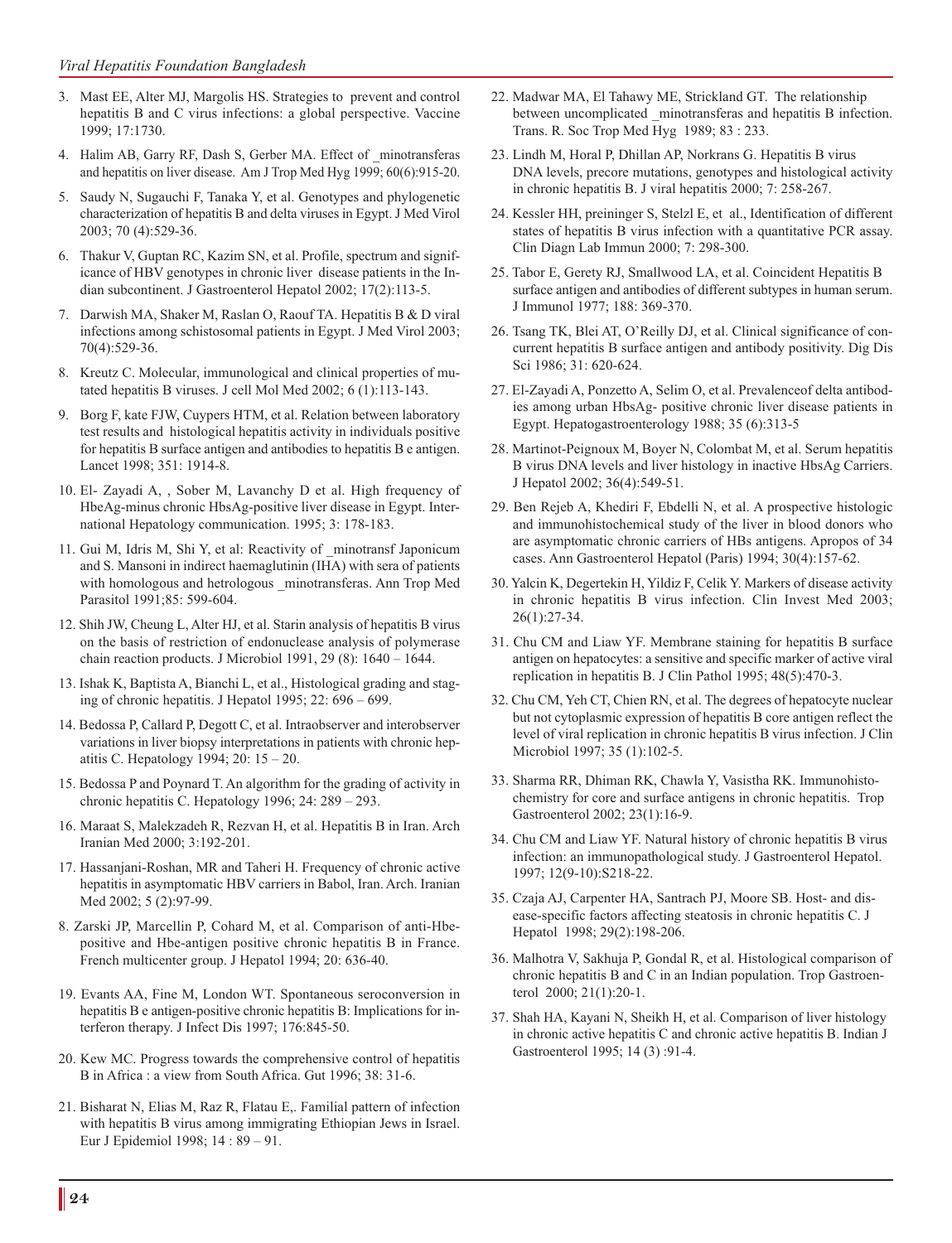| <b>Parameters</b>         | $Mean \pm SD$      |
|---------------------------|--------------------|
| Albumin level $(gm\%)$    | $4.39 \pm 0.29$    |
| Bilirubin level $(mg\%)$  | $0.816 \pm 0.18$   |
| ALT level U/L             | $32.06 \pm 20.94$  |
| AST level U/L             | $28.51 \pm 12.5$   |
| Hemoglobin level $(gm\%)$ | $12.97 \pm 1.07$   |
| WBCs count $x$ 103        | $6.177 \pm 1.10$   |
| Platelet count x 106      | $209.63 \pm 52.98$ |

Table 1. Liver function tests and hematological parameters of the studied 70 patients.

ALT, alanine minotransferases. AST, aspartate minotransferases. WBCs, white blood cells.

Table 2. Liver function tests and haematological profile between HbeAg-positive and HbeAg-negative patients

| <b>Parameters</b> | HbeAg-ve $(n=57)$ | HbeAg+ve $(n=13)$  | P     |
|-------------------|-------------------|--------------------|-------|
| <b>ALT</b>        | $27.42 \pm 4.72$  | $52.38 \pm 23.21$  | 0.001 |
| <b>AST</b>        | $25.43 \pm 4.5$   | $39.85 \pm 15.16$  | 0.001 |
| <b>Albumin</b>    | $4.34 \pm 0.285$  | $4.36 \pm 0.032$   | 0.71  |
| <b>Bilirubin</b>  | $0.805 \pm 1.189$ | $0.862 \pm 0.126$  | 0.31  |
| <b>WBCs</b>       | $6.29 \pm 1.149$  | $5.671 \pm 0.72$   | 0.23  |
| <b>Platelets</b>  | $208.7 \pm 52.12$ | $213.64 \pm 58.69$ | 0.76  |
| Hemoglobin        | $13.02 \pm 1.06$  | $12.75 \pm 1.13$   | 0.411 |

ALT, alanine minotransferases. AST, aspartate minotransferases. WBCs, white blood cells.

#### Table 3. Pathological parameters of the biopsed 44 patients

| <b>Parameters</b> | Number | $Mean \pm SD$   | Range   |
|-------------------|--------|-----------------|---------|
| Modified HAI      | 44     | $4.18 \pm 2.81$ | $0 - 9$ |
| Fibrosis          | 44     | $1.34 \pm 1.33$ | $0 - 5$ |
| <b>Steatosis</b>  | 11/44  | $0.36 \pm 0.72$ | $0 - 3$ |
| Capillarization   | 12/44  | $0.41 \pm 0.76$ | $0 - 3$ |

HAI, histological activity index.

\* HAI score:  $(0-18)$  \*\* Fibrosis score:  $(0-6)$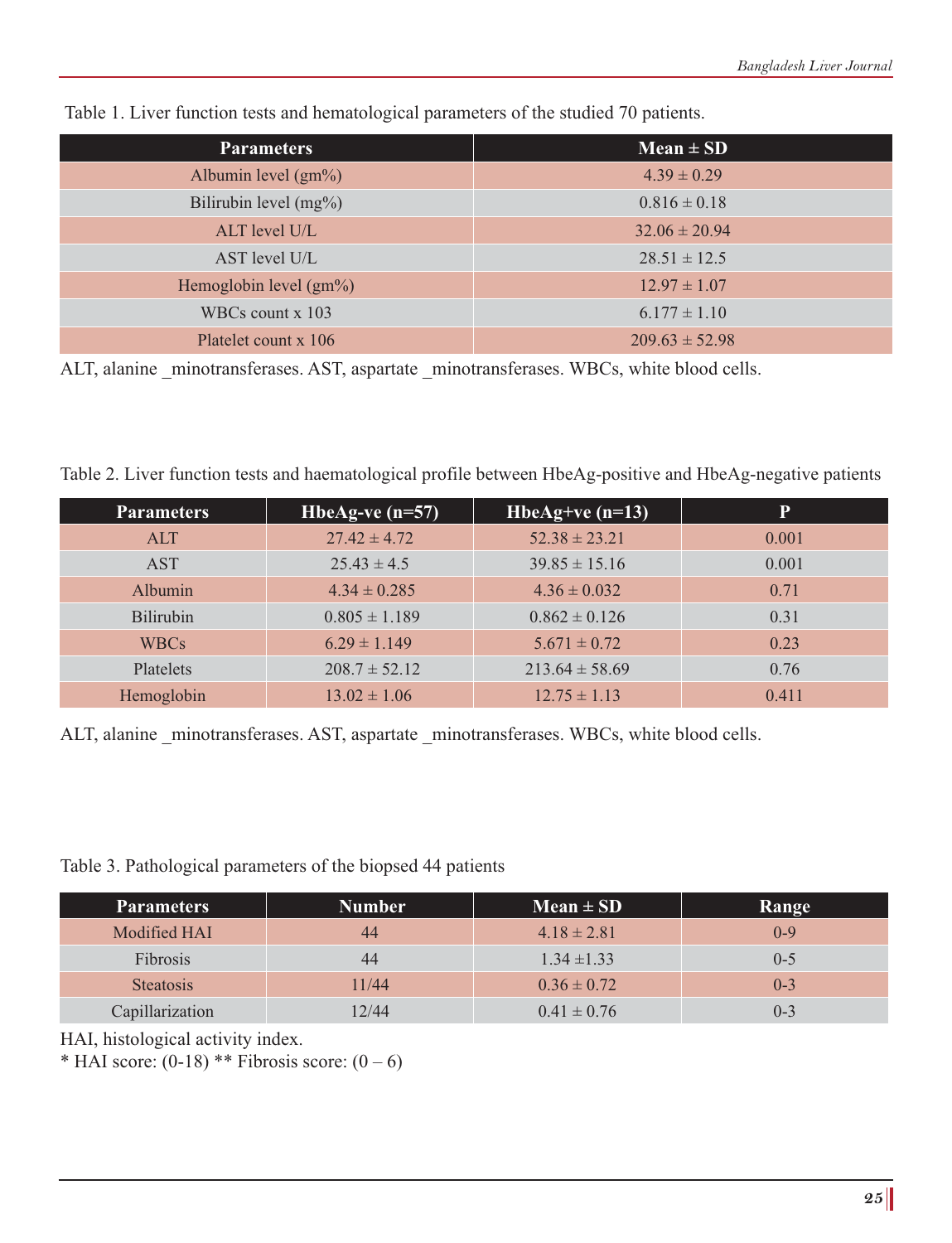Table 4. Comparison between HBeAg positive and HBeAg negative patients regarding the necroinflammatory injury and fibrosis, both by applying Ishak and METAVIR scoring systems, as well HBcAg immunohistochemistry (IHC).

| <b>Parameters</b>                   | Total $(n=44)$ | HBeAg-ve $(n=38)$ | $HBeAg+ve$ (n=6) | p-value |
|-------------------------------------|----------------|-------------------|------------------|---------|
| Ishak score:<br>Modified HAI (0-18) |                |                   |                  |         |
| $0 - 3$                             | $19(43.2\%)$   | $17(44.7\%)$      | 2(33.3)          | 0.520   |
| $4 - 8$                             | 21 (47.7%)     | $17(44.7\%)$      | 4(66.7%)         |         |
| 9                                   | $4(10.1\%)$    | $4(10.6\%)$       | $0(0\%)$         |         |
| Fibrosis score $(0-6)$              |                |                   |                  |         |
| $\boldsymbol{0}$                    | $16(36.4\%)$   | 13(34.2)          | $3(50\%)$        | 0.719   |
| $1 - 2$                             | 21(47.7%)      | $19(50\%)$        | $2(33.3\%)$      |         |
| $3 - 5$                             | $7(15.9\%)$    | $6(15.8\%)$       | $1(16.7\%)$      |         |
| <b>METAVIR</b> score                |                |                   |                  |         |
| Activity $(A0-3)$                   |                |                   |                  |         |
| A <sub>0</sub>                      | $17(38.6\%)$   | 14(36.8)          | $3(50\%)$        | 0.229   |
| A1                                  | 18 $(41\%)$    | 17(44.7)          | $1(16.7\%)$      |         |
| A2                                  | $6(13.6\%)$    | $4(10.6\%)$       | $2(33.3\%)$      |         |
| A3                                  | $3(6.8\%)$     | 3(8%)             | $0(0\%)$         |         |
| Fibrosis (F0-4)                     |                |                   |                  |         |
| F <sub>0</sub>                      | $16(36.4\%)$   | 13(34.2)          | $3(50\%)$        | 0.766   |
| F1                                  | 21(47.7%)      | $19(50\%)$        | $2(33.3\%)$      |         |
| E2                                  | $5(11.4\%)$    | $4(10.6\%)$       | $1(16.7\%)$      |         |
| F <sub>3</sub>                      | $2(4.5\%)$     | $2(5.2\%)$        | $0(0\%)$         |         |
| Tissue HBcAg IHC                    |                |                   |                  |         |
| Positive                            | 12(27.2%)      | $8(21.1\%)$       | $4(66.7\%)$      |         |
| Negative                            | 32(72.8%)      | 30 (78.9%)        | $2(33.3\%)$      |         |

Table 5. Correlation between Laboratory Finding and Pathology of biopsed 44 cases

| Histo pathology<br><b>Parameters</b> | <b>ALT</b>   |              | <b>AST</b>   |                | S.Albumin |       | Platelets |              | HGB.         |      |
|--------------------------------------|--------------|--------------|--------------|----------------|-----------|-------|-----------|--------------|--------------|------|
|                                      | $\mathbb{R}$ | $\mathbf{p}$ | $\mathbf{r}$ | $\mathfrak{p}$ | r         | p     | r         | $\mathbf{D}$ | $\mathbf{r}$ | p    |
| <b>HAI</b>                           | 0.53         | < 0.001      | 0.116        | 0.45           | 0.008     | 0.96  | 0.277     | 0.076        | 0.115        | 0.45 |
| Fibrosis                             | 0.46         | < 0.001      | 0.145        | 0.38           | 0.13      | 0.37  | 0.247     | 0.106        | 0.025        | 0.87 |
| <b>PMN</b>                           | 0.389        | 0.009        | 0.078        | 0.615          | 0.12      | 0.43  | 0.26      | 0.088        | 0.97         | 0.53 |
| Portal Inflam.                       | 0.402        | 0.007        | 0.045        | 0.77           | 0.043     | 0.78  | 0.27      | 0.072        | 0.015        | 0.30 |
| Focal necrosis                       | 0.378        | 0.011        | 0.07         | 0.65           | 0.108     | 0.485 | 0.121     | 0.43         | 0.013        | 0.93 |
| Confluent nec.                       | 0.16         | 0.278        | 0.06         | 0.66           | 0.032     | 0.83  | 0.098     | 0.52         | 0.013        | 0.93 |
| <b>Steatosis</b>                     | 0.025        | 0.87         | 0.13         | 0.38           | 0.14      | 0.35  | 0.098     | 0.52         | 0.093        | 0.54 |
| Capillarization                      | 0.369        | 0.014        | 0.06         | 0.69           | 0.15      | 0.322 | 0.097     | 0.53         | 0.150        | 0.33 |
| <b>METAVIR</b>                       |              |              |              |                |           |       |           |              |              |      |
| $\overline{A}$                       | 0.29         | 0.652        | 0.12         | 0.43           | 0.062     | 0.69  | 0.098     | 0.52         | 0.028        | 0.85 |
| F                                    | 0.358        | 0.017        | 0.104        | 0.503          | 0.16      | 0.29  | 0.208     | 0.173        | 0.088        | 0.57 |